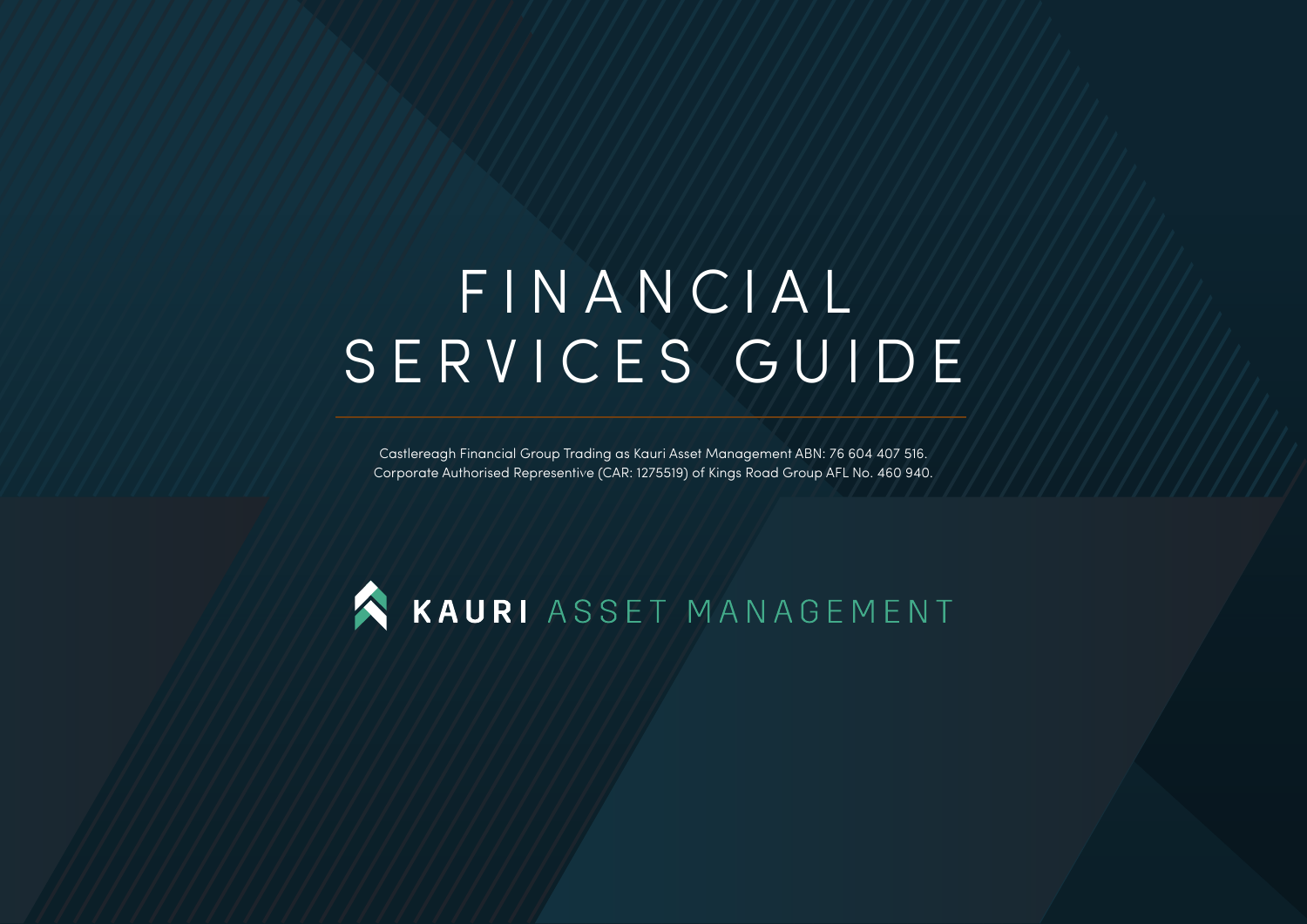## ABOUT THIS INFORMATION GUIDE

Castlereagh Financial Group Trading as Kauri Asset Management (Kauri) ABN: 76 604 407 516. Corporate Authorised Representive (CAR 1275519) of Kings Road Group AFL no. 460 940 is a privately owned and operated Australian company and makes all recommendations and advice on a thorough knowledge of its client's goals, objectives, financial situation and ability to sustain financial risk.

It bases its investment recommendations on quality, researched products and also provides recommendations for appropriate and affordable insurance cover. Kauri specialises in providing objective financial advice to families who desire to create long term wealth utilising a number of strategies and techniques where appropriate to help achieve this objective.

We are not legal professionals. However, we will work with your legal adviser to meet your estate planning needs. Should you require a referral to a taxation specialist or an estate planning professional, we will be happy to introduce you to an appropriate adviser.

#### KAURI PROVIDES ADVICE IN THE FOLLOWING AREAS:

- Holistic Financial Planning Services
- Superannuation Advisory
- Managed/Hedge Funds
- Life, TPD, Income Protection and Gadget Insurance
- Trading in securities, derivatives and the Foreign Exchange Market
- IPO and corporate offerings
- Accounting and Taxation Advice
- SMSF set up

#### FINANCIAL SERVICES GUIDE

The information in this Financial Services Guide is provided to help you decide whether to use our services. As a client, or potential client of Kauri, you have the right to ask us about our service, the type of advice we give you, and what we expect to be paid for giving that advice and/or service.

You also have the right to know what you can do if you have a complaint about our services. The distribution of this Financial Services Guide has been authorised by Kauri.

#### INVESTMENT MANAGER

| MICHAEL SMITH          |  |
|------------------------|--|
| Kauri Asset Management |  |

| Level Eight, 25 Bligh Street, |
|-------------------------------|
| Sydney, NSW 2000 Australia    |

| Website: | www.kauriam.com.au  |
|----------|---------------------|
| Email:   | info@kauriam.com.au |
| Phone:   | 02 8379 1868        |



You should also be aware that you are entitled to receive a Statement of Advice whenever we provide you with any advice that takes into account your objectives, financial situation and needs. The Statement of Advice will contain the advice, the basis on which it is given and the information about fees, commissions and associations which may have influenced the provision of the advice.

In the event we do make a recommendation to acquire a particular financial product (other than securities), we will also provide you with a Product Disclosure Statement containing information about the particular product, which will enable you to make an informed decision in relation to purchasing that product.

You will also be provided with a copy of our Privacy Policy. It is important that you read all of the documents that are provided to you so that you can make an informed decision regarding accepting our recommendations and advice. If you need more information than is provided in this Guide, please ask as we will be happy to assist.

#### KAURI ASSET MANAGEMENT



#### WHO WILL BE RESPONSE FOR THE ADVICE GIVEN 01

- What financial services are available to me?
- Who we act for when providing financial services?

#### WHAT ARE OUR FEES? 02

- Funds under management fees?
- How much commission will we receive?
- Will I receive advice that is suitable to my needs and financial circumstances?
- Do you have any relationships or associations with product issuers or other parties?
- What should I know about any risks of the investments or investment strategies you recommend to me?
- What happens if I specifically request an investment not recommended by my adviser?
- How can I provide instructions about my account and investments?
- Am I protected from you giving negligent investment advice?
- What information is maintained in relation to me on your files?
- What kind of compensation arrangements do we have?

#### COMPLAINTS 04

#### KAURI ASSET MANAGEMENT STATEMENT OF PRIVACY POLICY 05

- What if I wish to view or change my information?
- How does the Kauri website collect my information?
- Does Kauri protect my information?
- How do we protect your privacy and what information do we collect?
- How do you Identify me?
- Is my information sent overseas or shared through the internet?
- What if I am not happy about the handling of my information?
- Additional Privacy Information



#### INVESTMENT STRATEGIST

AFIQ MALEK *Kauri Asset Management*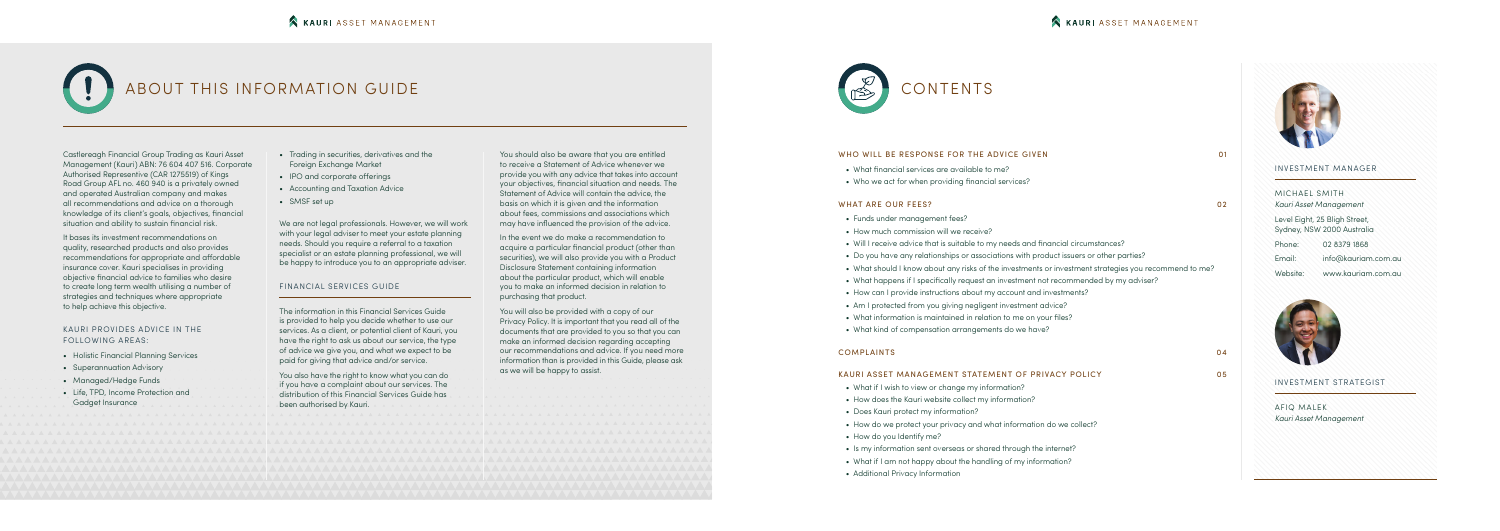## WHO WILL BE RESPONSIBLE FOR ADVICE GIVEN TO ME?

Your adviser will be acting on behalf of Kauri Asset Management Pty Ltd and is therefore responsible to you for advisory services your adviser provides in relation to the following investments if chosen:

WHAT FINANCIAL SERVICES ARE AVAILABLE TO ME?

- Holistic Financial Planning Services
- Superannuation Advisory
- Managed/Hedge Funds
- Life, TPD, Income Protection and Gadget Insurance
- Trading in securities, derivatives and the Foreign Exchange Market
- IPO and corporate offerings
- Accounting and Taxation Advice
- SMSF set up

YOUR ADVISOR IF CHOSEN IS AUTHORISED TO OFFER ADVICE AND SPECIFIC RECOMMENDATIONS ON BUT ARE NOT LIMITED TO:

EXAMPLES OF THE TYPES OF PRODUCTS THAT MAY BE RECOMMENDED ARE:

We only recommend an investment to you after considering its suitability for your individual investment objectives, financial situation and needs. Our advisory service will include ongoing reviews of your financial situation, your progress towards goal achievement, your portfolio performance, insurance needs and any new goals or objectives you may have.

Kauri may also recommend a specialised gearing strategy to those clients who meet our risk management criteria. This strategy seeks to increase the returns from investment, whilst maintaining a risk management overlay. The sought results are a significant increase in tax effective income that can be used to enhance wealth accumulation or to accelerate the payment of non-tax deductible debt.

|                             | FINANCIAL SERVICES?                                                             |
|-----------------------------|---------------------------------------------------------------------------------|
| • Cash management trusts    |                                                                                 |
| • Managed investments       |                                                                                 |
| • Direct shares             | Kauri acts on its own behalf when providing a<br>financial service to you.<br>. |
| • Superannuation            |                                                                                 |
| • Retirement income streams |                                                                                 |
|                             |                                                                                 |
| • Margin lending            |                                                                                 |
|                             |                                                                                 |
|                             |                                                                                 |
|                             |                                                                                 |
|                             |                                                                                 |
|                             |                                                                                 |

The investor is only recommended these strategies where they have a suitable level of tolerance for investment volatility, adequate cash flow, a stable work environment and a five to seven year investment horizon.

This strategy requires a disciplined approach to cash flow management and a commitment to formal periodic reviews. The additional risks associated with this strategy will be clearly explained and documented for those clients for whom it is appropriate.

#### WHO WE ACT FOR WHEN PROVIDING FINANCIAL SERVICES?



### WHAT ARE OUR FEES?

We work on either a commission and/or a fee for service basis. We will discuss all fees prior to any work has commenced.



INITIAL SERVICE FEES?

- Between \$1,000 and \$9,999 for a single client
- Between \$1,000 and \$14,999 or a family client



#### ONGOING SERVICE FEES?

- Between \$1,000 and \$9,999 for a single client
- Between \$1,000 and \$14,999 or a family client

OUR ADVISORY SERVICE WILL INCLUDE ONGOING REVIEWS OF YOUR FINANCIAL SITUATION, YOUR PROGRESS TOWARDS GOAL ACHIEVEMENT, YOUR PORTFOLIO PERFORMANCE



#### FUNDS UNDER MANAGEMENT FEES?

Between 0.5% to 3% of funds under management fees are only payable on invoice from Kauri after we provide the service.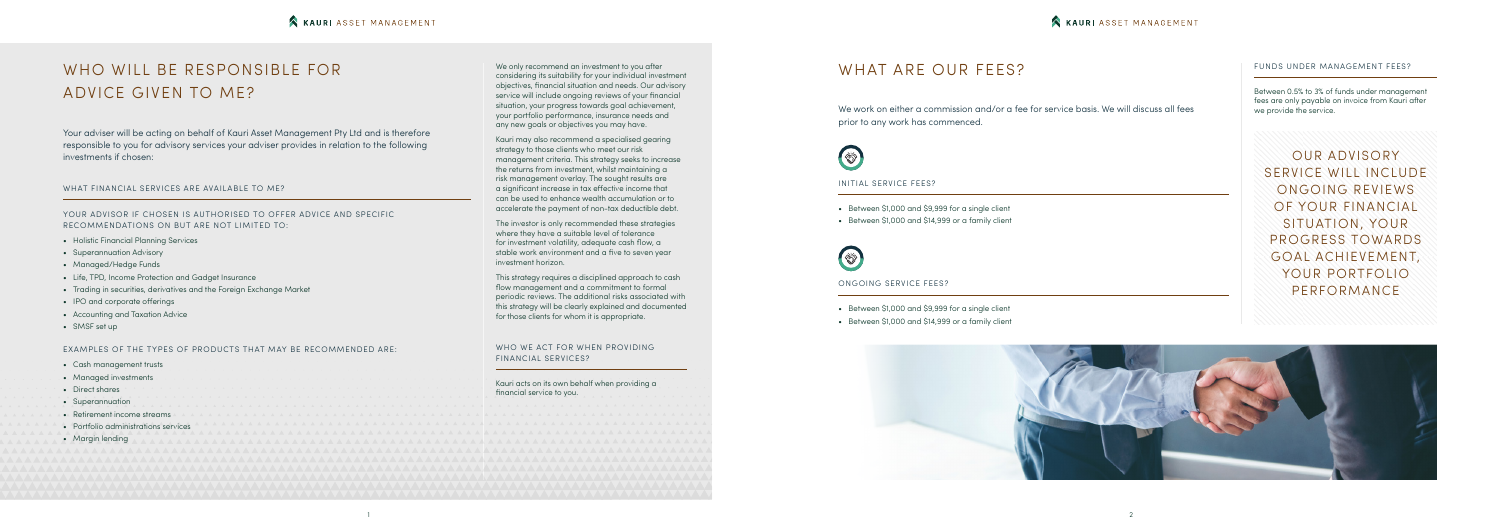#### HOW MUCH COMMISSION WILL WE RECEIVE?

We are entitled to receive up to 88% upfront commission (inclusive of GST) from personal insurance product providers whose products we recommend to you where advice is given on personal insurance products and up to 25% ongoing commission (inclusive of GST).

You have the right to know, and will be advised on a case-by-case basis, of the actual commission and benefits that we, and your adviser, receive for recommending financial products.

Product providers may also pay us an Ongoing Commission. The funding for Ongoing Commissions comes from the product providers. You will be made aware of fees and/or commissions prior to your acceptance of our recommendations.

#### WILL I RECEIVE ADVICE THAT IS SUITABLE TO MY NEEDS AND FINANCIAL CIRCUMSTANCES?

From time to time, depending on the recommendations you accept, we may receive other remuneration from providers. We will disclose any such remuneration to you prior to your acceptance of our recommendations and all fees and/or commissions will be disclosed in your Statement of Advice.

Kauri has relationships with various Third-Party Service Providers with which you may be required to open an account with for the purpose of receiving dealing services. These relationships in no way influence the provision of financial services by Kauri to you.

#### WHAT SHOULD I KNOW ABOUT ANY RISKS OF THE INVESTMENTS OR INVESTMENT STRATEGIES YOU RECOMMEND TO ME?

#### WHAT HAPPENS IF I SPECIFICALLY REQUEST AN INVESTMENT NOT RECOMMENDED BY MY ADVISER?

Yes. But to do so we need to find out your individual investment objectives, financial situation and investment needs before we recommend any investment to you. You have the right not to provide us with this information if you do not wish to do so. In that case, we are required to warn you about the possible consequences of us not having your full personal information and the impact on our recommendations. You should read the warnings carefully.

> You may specify how you would like to give us instructions. For example by telephone, email or other means.



DO YOU HAVE ANY RELATIONSHIPS OR ASSOCIATIONS WITH PRODUCT ISSUERS OR OTHER PARTIES THAT MAY INFLUENCE THE SERVICES PROVIDED TO ME?

Kauri may have a relationship with a Referral Agent. These relationships in no way influence the opinion of financial services by Kauri to you.

Kauri does not accept any non-monetary or other benefits such as prizes, awards, hospitality events from any product or service provider which may have the potential to influence recommendations in anyway.

WHO CAN I MAKE A COMPLAINT TO IF I HAVE A COMPLAINT ABOUT THE ADVISORY SERVICE?

Any significant risks associated with any of our recommendations will be explained and discussed with you are part of our discussions with you and will be fully detailed in your Statement of Advice. If at any time you are unclear about the risks you may be taking, you should discuss them with us before you implement any recommendation.

If you specifically request to purchase an investment not on the Recommended list, your adviser can offer an execution only service, based on an hourly rate. Before such a service can be provided you must give your adviser written confirmation of your understanding under which this service is sought.

#### HOW CAN I PROVIDE INSTRUCTIONS ABOUT MY ACCOUNT AND INVESTMENTS?

#### AM I PROTECTED FROM YOU GIVING NEGLIGENT INVESTMENT ADVICE?

Kauri Pty Ltd has professional indemnity insurance to protect you in the unlikely event of negligent investment advice being given.

#### WHAT INFORMATION IS MAINTAINED IN RELATION TO ME ON YOUR FILES?

Kauri, through your adviser will maintain a record of your personal profile, which includes details of your investment objectives, financial situation and needs. A record is also maintained of any recommendations made to you. Your file is available for examination should you wish to do so.

#### WHAT KIND OF COMPENSATION ARRANGEMENTS DO WE HAVE?

Kauri currently has professional indemnity insurance that covers work done by its representatives and employees. This meets legislative requirements under Section 912B of the Corporations Act 2001.



TO LODGE A COMPLAINT WITH KAURI ASSET MANAGEMENT, CONTACT:

02 8379 1868

INFO@KAURIAM.COM.AU

KAURIAM.COM.AU

TO LODGE A COMPLAINT WITH THE AFCA (AUSTRALIAN FINANCIAL COMPLAINTS AUTHORITY) CONTACT:

TOLL FREE 1800 931 678

INFO@AFCA.ORG.AU

AFCA.ORG.AU

## COMPLAINTS

If you have any complaint about the service you should take the following steps:



Contact your adviser and tell your adviser about your complaint.



If your complaint is not satisfied within three working days, please contact The Compliance Officer at Kauri Asset Management Pty Ltd, or put your complaint in writing and send it to us.

We will try to resolve your complaint quickly and fairly.



If you still do not get a satisfactory outcome you have the right to complain to the Australian Financial Complaints Authority (AFCA).

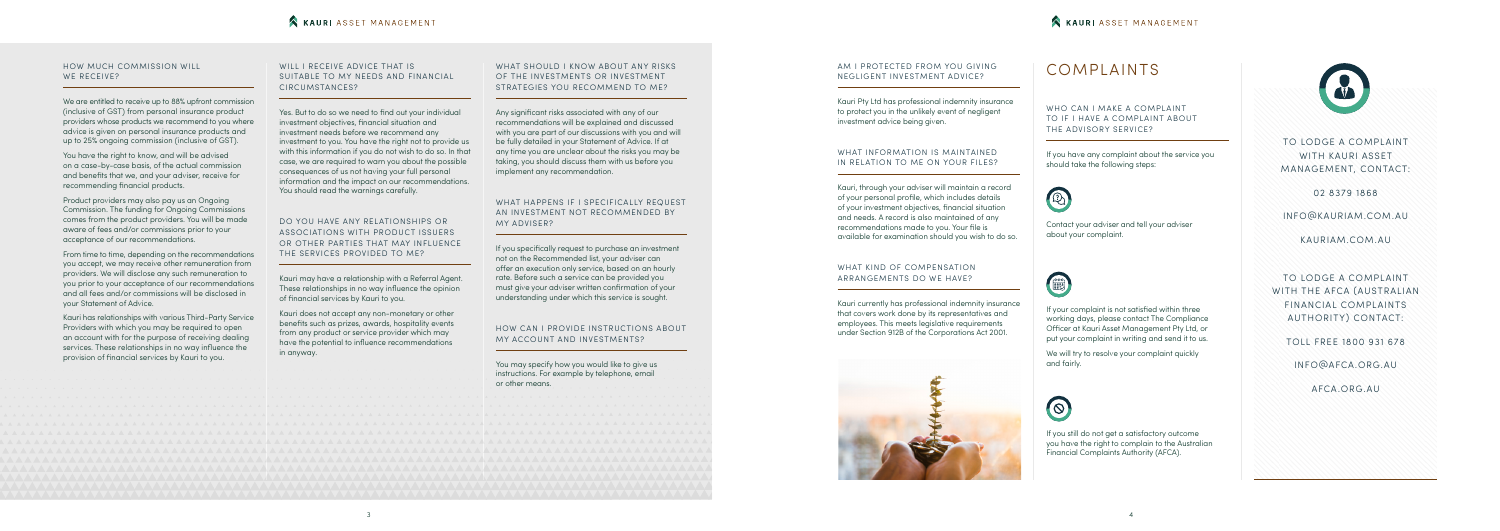At Kauri Asset Management we recognise that your privacy is very important to you - it is to Kauri as well. We handle personal information provided by and about people every day. By personal information we mean information or an opinion about a person whose identity is apparent or can reasonably be ascertained.

#### HOW DO WE PROTECT YOUR PRIVACY?

Kauri is committed to implementing and promoting a privacy policy, which will ensure the privacy and security of your personal information. The following Privacy Policy expresses our policies on the management of your personal information.

We are bound by, and committed to supporting, the Australian Privacy Principles set out in the Privacy Amendment (Private Sector) Act 2000. Our aim is to both support, and ensure that we comply with, the APP that form the basis of laws introduced to strengthen privacy protection for the general public. The information set out below is largely a summary of our obligations under the APP.

We believe that this Statement will address any potential concerns you may have about how personal information you provide to Kauri Asset Management is collected, held, used, corrected, disclosed and transferred.

You can obtain more information on request about the way we manage the personal information we hold. If you





#### WHICH OF MY INFORMATION DOES KAURI COLLECT AND WHY?

As one of Australia's leading Financial Services Advisory Services In the course of our activities we collect and hold personal information on both our clients, through our wide network of professional financial services advisers, and on the professional members of our organisation, including information on Kauri members, broker representatives, proper authority holders, multi-agents and product providers.

Our main purposes for collecting that personal information include to assess the suitability of applicants for membership of the Kauri and to update our records, to facilitate their training programmes or assessment of courses of study, to disseminate topical information and details of events of interest, to regulate the activities of members and to facilitate the provision of a referral service to interested members of the public.

For our advisory clients, such details are collected for the purpose of determining which is the most appropriate financial advice for that client and which of the many available strategies, including the selection of products, services and facilities is optimal for the client's use.

We will only collect personal information from you that is necessary for one or more of our functions and activities. We will only collect personal information from you by lawful and fair means, without being unreasonably intrusive, such as when you complete a client Fact Finder, application form, insurance proposal, finance proposal, membership application, registration form or questionnaire etc.

At or before the time we collect personal information from you we will take reasonable steps to inform you why we are collecting that personal information, who else we might disclose that personal information to and what will happen if you do not provide personal information to us.



Where reasonable and practicable, we will only collect personal information about you, from you. Wherever it is lawful and practicable, we will give you the option of not identifying yourself or not providing personal information when entering transactions with us. However, failure to provide full and complete information we request may mean that we are unable to provide services to you fully and properly. Once we hold personal information we will take reasonable steps to keep it accurate, complete and up-to-date.

#### HOW KAURI USES THE INFORMATION AND WHAT SHOULD I KNOW?

We will only use your personal information for the main purpose we told you it was needed for, except where you consent to us using that personal information for another purpose, where the other purpose is related to the main purpose and you would reasonably expect us to use the personal information for that other purpose, or where it is permitted or required by law, or we reasonably believe it is necessary on health or public safety grounds to use the personal information for another purpose.

In order to fulfil the purposes set out above we may provide access to your personal information to third parties with whom we have a business relationship, for example those who maintain and update our database, who assist with mail-outs, who arrange, participate in and sponsor conferences and who deliver educational and other services. You accept that not all recipients of your information may have privacy policies equivalent to Kauri Asset Management and you consent to the disclosure of your personal information for those purposes.

In relation to direct marketing, where practicable we will seek your consent before we use your personal information for this purpose. You may tell us at any time you do not wish to receive any further direct marketing materials - if you do, we

#### **KAURI ASSET MANAGEMENT**



## INFORMATION?

WWW.OAIC.GOV.AU/PRIVACY-LAW/PRIVACY-ACT/AUSTRALIAN -PRIVACY-PRINCIPLES

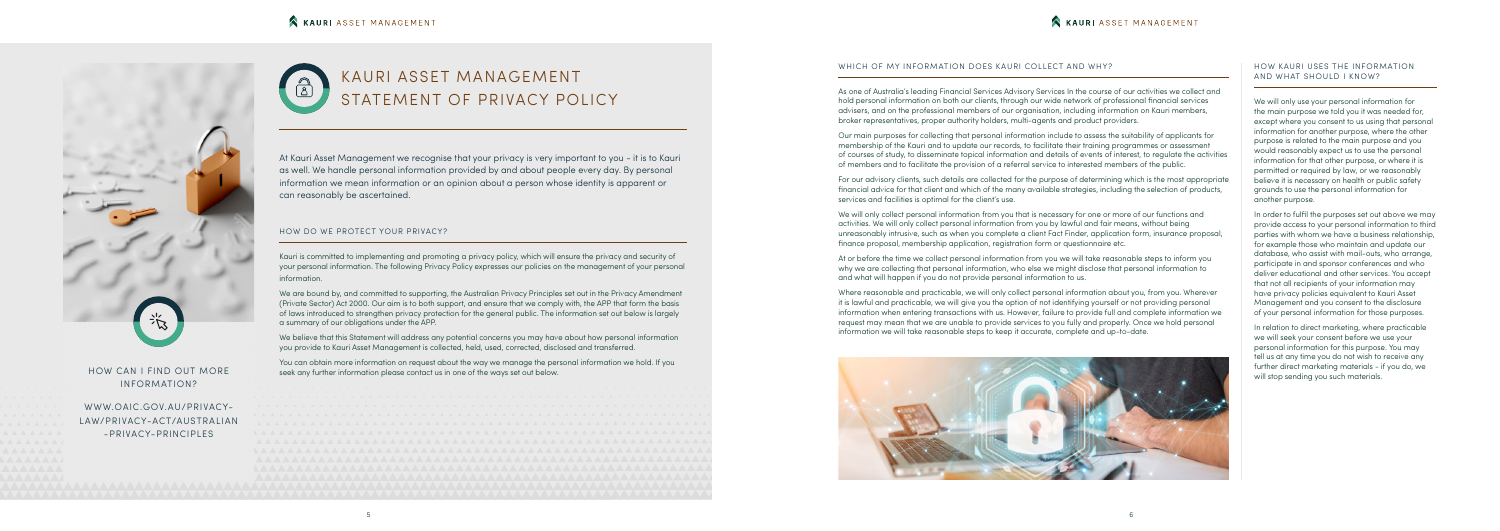#### WHAT IF I WISH TO VIEW OR CHANGE MY INFORMATION?

If you ask, we will tell you what personal information we hold about you, and what we do with it. We will facilitate access to you by allowing an inspection of your personal information in person, or by providing copies or a summary of relevant documents, depending on what is most appropriate in the circumstances, following receipt of your request. Any charge we make for providing access will be reasonable.

If you can show us that the personal information is inaccurate, we will take reasonable steps to correct it. Note that we need not provide access to personal information in several types of situation, for example where a request is frivolous, or where to provide access would pose a threat to health or public safety, unreasonably interfere with another person's privacy, or be a breach of the law. If we refuse access we will advise you of our reasons for doing so.

#### HOW DOES THE KAURI WEBSITE COLLECT MY INFORMATION?

WE WILL PROTECT PERSONAL INFO FROM MISUSE AND LOSS, AND DESTROY PERSONAL INFORMATION WE NO LONGER NEED

When you visit our website, details may be recorded about your visit, such as time and date, your server address, pages accessed, time spent and type of browser.

This information is used in an anonymous form for statistical purposes and as such cannot identify you individually. We may use cookies to identify your browser so that next time you visit our website we remember your log in details. A cookie is a small file which remains on your computer and contains information enabling our website to recognise your browser. If you do not wish to use cookies, you can adjust the settings on your browser to reject cookies or notify you when they are being used.

#### DOES KAURI PROTECT MY INFORMATION?

#### WHAT IF I AM NOT HAPPY ABOUT THE HANDLING OF MY INFORMATION?

We will protect personal information from misuse and loss, and destroy or permanently de-identify personal information we no longer need.

#### HOW DO YOU IDENTIFY ME?

As you would already know the government departments have a variety of ways to identify us as members of Australia. Some of those ways include Tax File Numbers (TFNs), Australian Company Numbers (ACNs) and Medicare Numbers.

This information filing system was created by those government departments specifically for their own needs and purposes.

We do not consider it appropriate to use those government identifiers with Kauri and consider the use of such identifiers can cause confusion and, in some circumstances, a breach of your privacy. As such we have our own identifiers to recognise our clients and our professional members.



#### IS MY INFORMATION SENT OVERSEAS OR SHARED THROUGH THE INTERNET?

We will not send any personal information about you overseas unless you consent to this, or we reasonably believe that the other country has privacy laws substantially similar to our own, or we provide the information in other circumstances giving like protection. Our website contains a number of links to other websites, including the websites of our commercial partners. When this occurs be sure to check the privacy policy of those websites, as we are not responsible for privacy practices of those other parties.

TO FIND OUT WHAT PERSONAL INFORMATION OF YOURS IS BEING HELD, CONTACT:

02 8379 1868

INFO@KAURIAM.COM.AU

KAURIAM.COM.AU

AUSTRALIAN INFORMATION COMMISSIONER CONTACT:

WWW.OAIC.GOV.AU

We are committed to providing members, and other parties whose personal information we hold,

a fair and responsible system for the handling of their complaints. If at any time you have any complaints in relation to privacy, please contact our Privacy Officer at one of the points referred to below.

We will seek to address any concerns that you have through our complaints handling processes. but if you wish to take matters further you may refer your concerns to the Office of the Federal Privacy Commission.

#### HOW TO CONTACT US ABOUT THE HANDLING OF INFORMATION

If you seek any further information from Kauri about this Statement or our privacy policy generally please contact our Privacy Officer.

#### ADDITIONAL PRIVACY INFORMATION

Further information on privacy in Australia may be obtained by visiting the web site of the Office of the Australian Information Commissioner.